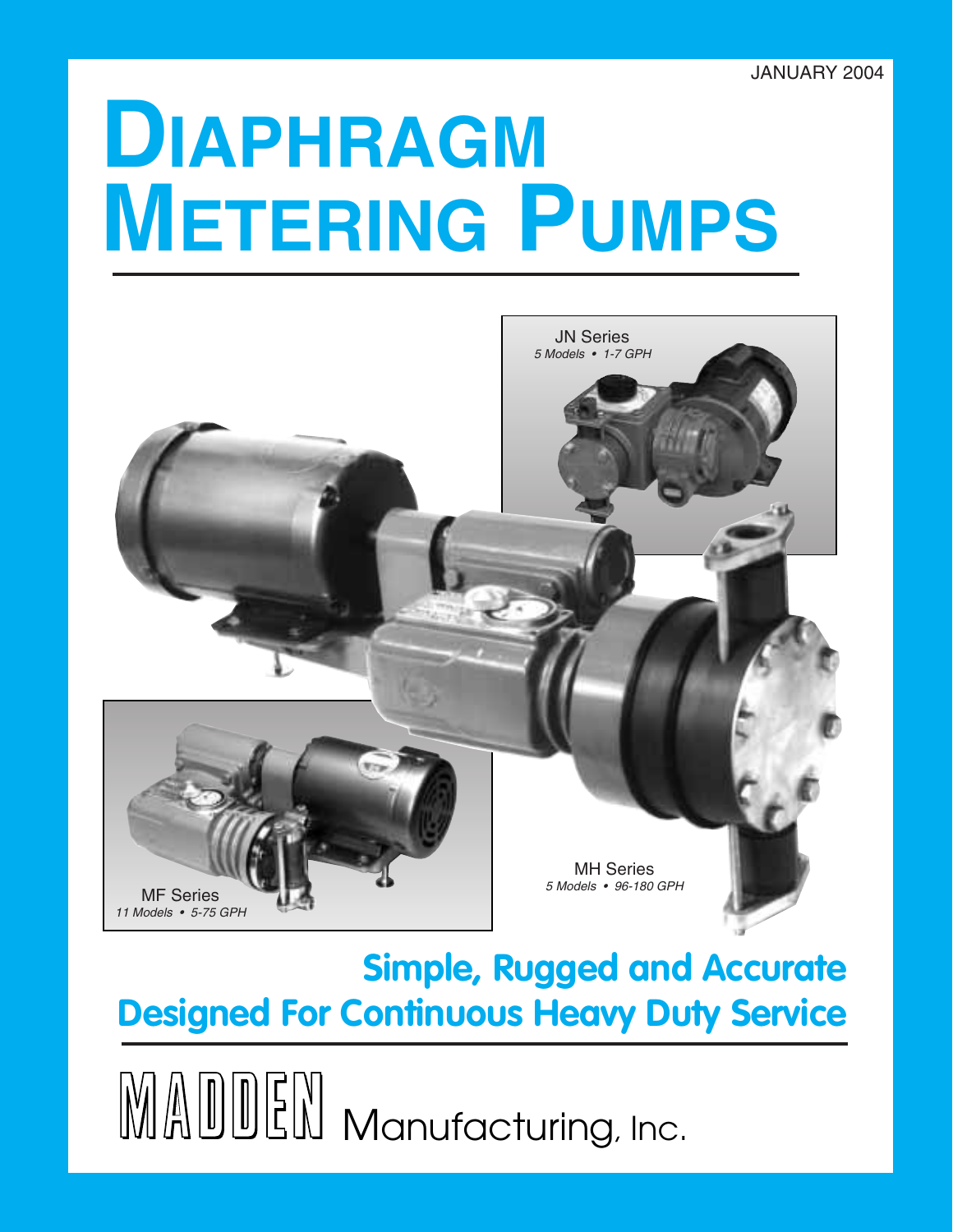**Madden** diaphragm metering pumps are designed for tough industrial jobs where chemicals must be pumped 24 hours a day, 365 days a year. Engineered materials are used for the wetted end to pump virtually any chemical, from acids to caustics. Even viscous liquids and suspended solids can be pumped with volume controlled accuracy.

### ■ **ACCURACY**

Repetitive accuracy of +/- 1% over a 10:1 turndown ratio is achieved with the stroke adjustment knob located conveniently on the top of the pump.

### ■ **LONG SERVICE LIFE, LOW MAINTENANCE**

The simple mechanically actuated diaphragm design eliminates pesky hydraulic systems and packing glands used in many metering pumps. Large bearings and shafts, continuously lubricated with a bath of oil give many years of reliable service. Precision bronze worm gears and steel worm drive shafts convert motor rpms to linear piston pumping power. Replacing worn parts is fast, simple, with common tools.

### ■ **THREE PUMP SERIES**

**1. JN Series:** 5 models from 1 –7 GPH (4-28 L/hr), simplex, duplex and triplex pumps available

**2. MF Series:** 11 models from 5 to 75 GPH (19-340 L/hr), ), simplex, duplex, triplex and quadruplex pumps available

**3. MH Series:** 5 models from 96 to 180 GPH (363-681 L/hr), ), simplex and duplex pumps available

### ■ **RUGGED CONSTRUCTION**

Madden pumps are heavy duty industrial grade, using standard industrial 56 frame motors and worm gear reducers to produce reliable pumping power designed to provide many years of reliable service. Heavy duty aluminum gear box and pump body castings, precision machined and bolted assembly. Wetted end parts made from a selection of corrosion resistant materials. Thick Nylon reinforced diaphragms for tough pumping service. Industrial grade 56 frame electrical motors are available to meet any enclosure and power supply requirement.

### **Frequently Asked Questions**

- 1. What is the suction lift capability? Up to 10 feet, however the pumps have greater output with a flooded suction.
- 2. What are the viscosity limits? Madden MF and MH Series pumps work well with liquids up to 450 cps (2,000 ssu) viscosity. JN Series pumps are not recommended for high viscosity liquids.
- 3. What is the liquid temperature limit? 200 degrees F. is the limit for pumps with metal wetted end materials. Plastic wetted end materials have limits as low as 140 degrees F.
- 4. Is a back pressure on the discharge side of the pump required? Yes, a minimum of 15 psi greater than the suction pressure is required to allow the ball checks to close quickly for accurate pumping.
- 5. How is the output adjusted? Each pump has a stroke length adjustment knob located on the top of the pump body which permits the operator to manually adjust the output from 0 to 100%. The pumps are most accurate operating in the 10-100% range.
- 6. Is automatic pump control available? Madden pumps equipped with an optional variable speed drive controller and a variable speed motor can respond to a remote 4-20 mA or other signal to change the pump output by changing the motor speed. The only limits are maximum and minimum stroking speeds of 200 and 15 strokes per minute.
- 7. Does the pump have a leak detector? Madden pumps equipped with the Type DDB double diaphragm construction can be equipped for either visual or electric alarm signal actuation when a diaphragm leak is detected. This is an especially important feature when hazardous liquids are being pumped to prevent damage to the pump, personnel, and the environment.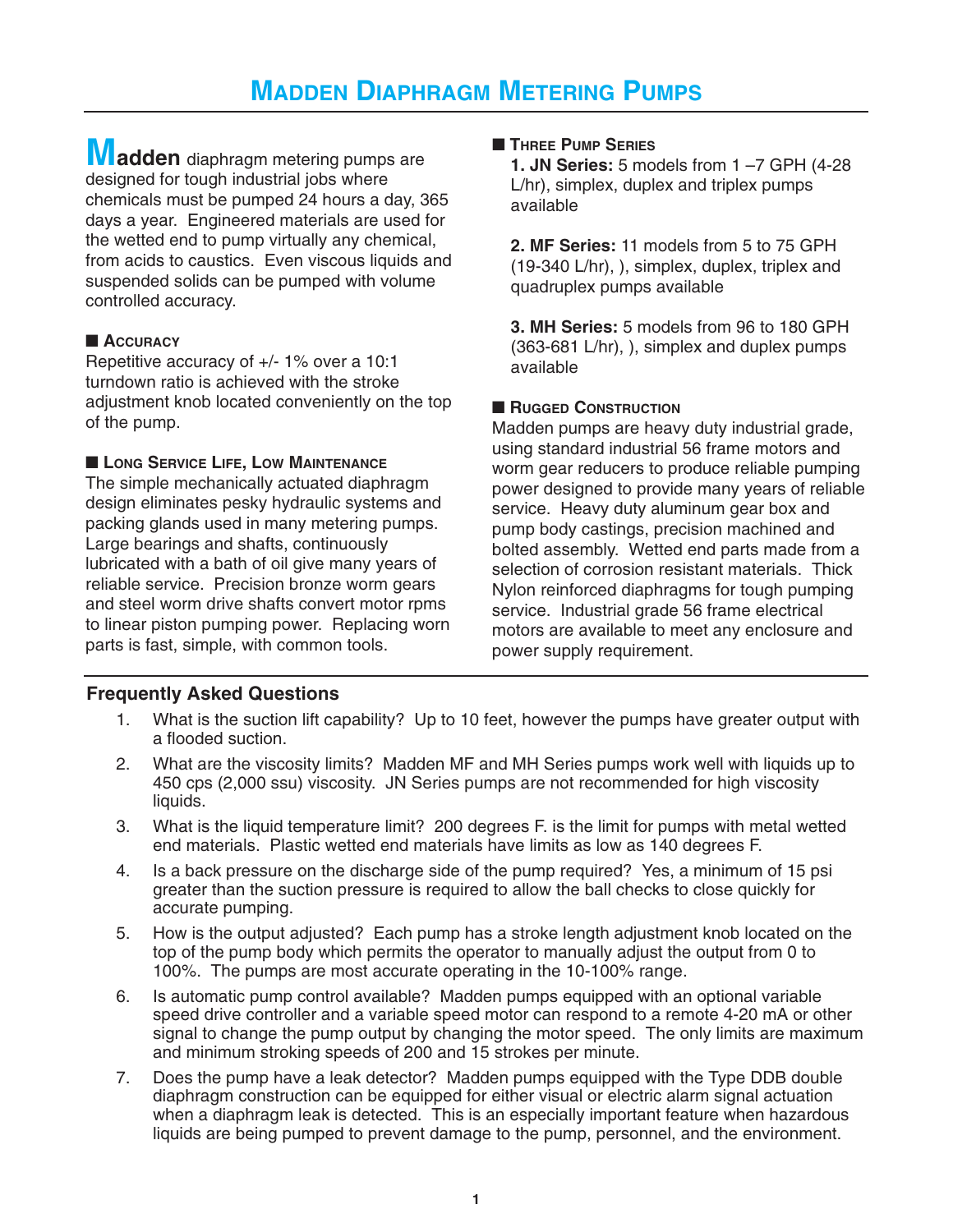# **CONSTRUCTION FEATURES - MF SERIES**



- 1. **Bearing Cap** containing self-oiled tapered roller bearing.
- 2. **Oil Feed Tubes** provides continuous supply of oil to bearings.
- 3. **Drive Shaft**  made from alloy steel, integral precision machined worm drive gear.
- 4. **Worm Wheel Gear** made from extra heavy cast bronze, machined to exacting tolerances.
- 5. **Connecting Rod** rugged, over-sized casting provides extra large bearing surfaces. Minimum wear - longer life!
- 6. **Eccentric** extra large (1-7/8" diameter x 1-1/4" face) precision ground and hardened.
- 7. **1" Drive Shaft**  ground & polished, supported by 2 out-board and 2 in-board bronze bushings for extra rigid alignment.
- 8. **Piston** 3" diameter x 3" long provides extremely large bearing surface. Floating in oil and moving with a short stroke for minimum wear.
- 9. **Motor** premium quality with ball bearings and foot mount. Available in any closure or voltage. Standard motor is 1 or 3 phase, 1725 r.p.m., 48 or 56 frame TEFC. See page 5
- 10. **Flexible Coupling and Coupling Guard** meets ASME B15.1 safety standard.
- 11. **"Micro-Control" volume adjustment**. The Stroke Adjustment knob and Dial Scale are conveniently located on the top of the pump. The Dial Scale is divided into one hundred calibrations. For quick, accurate adjustments, it is geared directly to the knob which also controls the piston movement via a flexible cable. Adjustment is made only while the pump is running!
- 12. **Stroke Length Adjusting Screw**  provides "lost motion" type volume adjustment.
- 13. **Outlet Piping Connection**  3/8", 1/2" or 3/4" NPT Valve Cap.
- 14. **Inlet Piping Connection**  3/8", 1/2" or 3/4" NPT Valve Cap.
- 15. **Check Valve Inlet and Outlet Ball Type.** See page 3 for details.
- 16. **Diaphragm** Heavy duty fabric reinforced, double diaphragm also available. See page 3 for details.
- 17. **Solution Head** Vertical mounting assures clearance of entrained air & helps maintain agitation while minimizing precipitation of solids. With the diaphragm acting as a tough, flexible barrier, all working parts of the pump are protected from the fluid being pumped. See page 4 for construction materials available.
- 18. **Durable acrylic enamel finish** for protection from environment. For superior corrosion resistance, an optional epoxy/polyurethane finish is available.
- **NOTE:** MH Series Pump construction is identical to the MF Series shown above, except the MH Series uses a larger 4-1/2" diameter steel piston.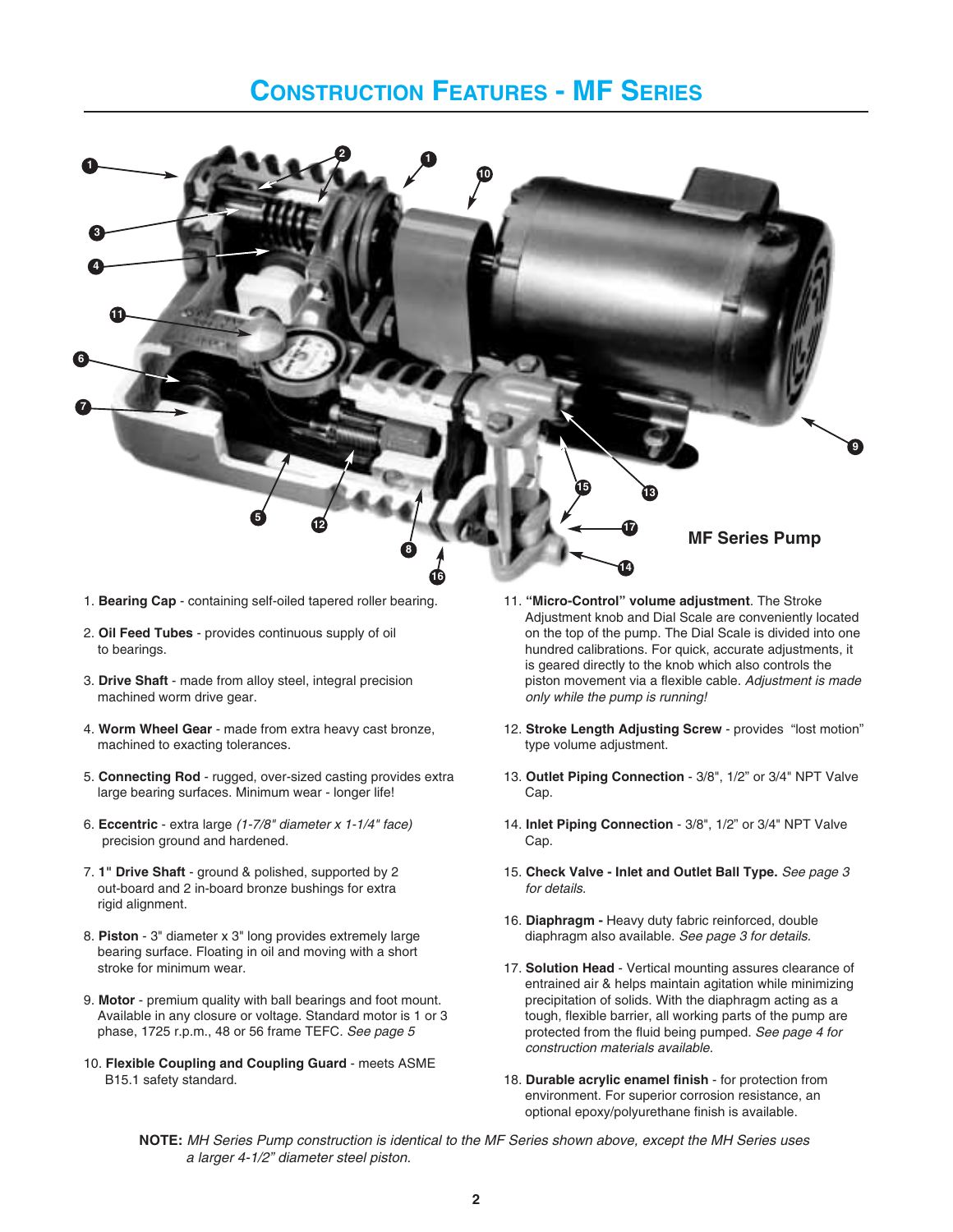## **VALVES THAT CLOSE IN THE ROUGHEST SERVICE**

#### **Valves to Assure Accurate Pumping**

Valve action governs the ability of a metering pump to perform with repetitive accuracy within a narrow range of tolerance. MF Series pump standard ball valves (see diagram) have large conical rubber seats molded in a variety of compounds. The seat cushions the ball check and grips it to assure a positive seal. The removable seat fits inside the valve body. Since rubber often resists abrasion and corrosion better than rigid materials, valve repairs are minimized.

Several other types of valves are available in the MF Series pumps. Spring loaded Type M-200 valves are used with polymers and other liquids with a viscosity up to 2,000 ssu (450cps). Cone type valves and Type M-115 rigid seat valves are also available.



JN Series pumps use double ball type valves with removable conical Teflon seats for repetitive accuracy at very low flow rates. MH Series pumps use conical shaped, glass filled Teflon or 316 stainless steel seats for high volume valve ball seating.

# **THE METRIFLOW DIAPHRAGM. . . TOUGH AS A TIRE**

Tough, one piece diaphragms suck the liquid into the pump solution head and push it out again on the compression stroke. The molded rubber and Nylon fabric construction diaphragm for the MF and MH Series pumps are 1/4" thick. JN Series diaphragms are 3/16" thick. The molded-in diaphragm screw connects to the pump piston for positive suction action. Service life is maximized and fatigue minimized with the short stroke length used in MADDEN pumps, from .090" in the JN Series, to .380" in the MH Series. The contoured design of the diaphragm and the matching piston relieve stress on the diaphragm material. Several types of rubber are available for different liquids. Teflon faced diaphragms are available for highly corrosive material.



### **ADDED PROTECTION WITH DOUBLE DIAPHRAGMS**

The optional Type DDB double diaphragm provides added protection from dangerous liquids. When the liquid being pumped is highly corrosive, the backup diaphragm of the Type DDB double diaphragm option will keep the liquid out of the pump body in the



event of a leak in the primary diaphragm, allowing the diaphragm to be replaced before the pump is damaged. The Type DDB spacer has a 1/4" NPT connection. The optional MP 138 stainless steel leak detector switch can be used to activate an alarm signal or turn off the power to the pump for automatic leak protection. Alternatively, a clear tube can be installed for visual leak detection.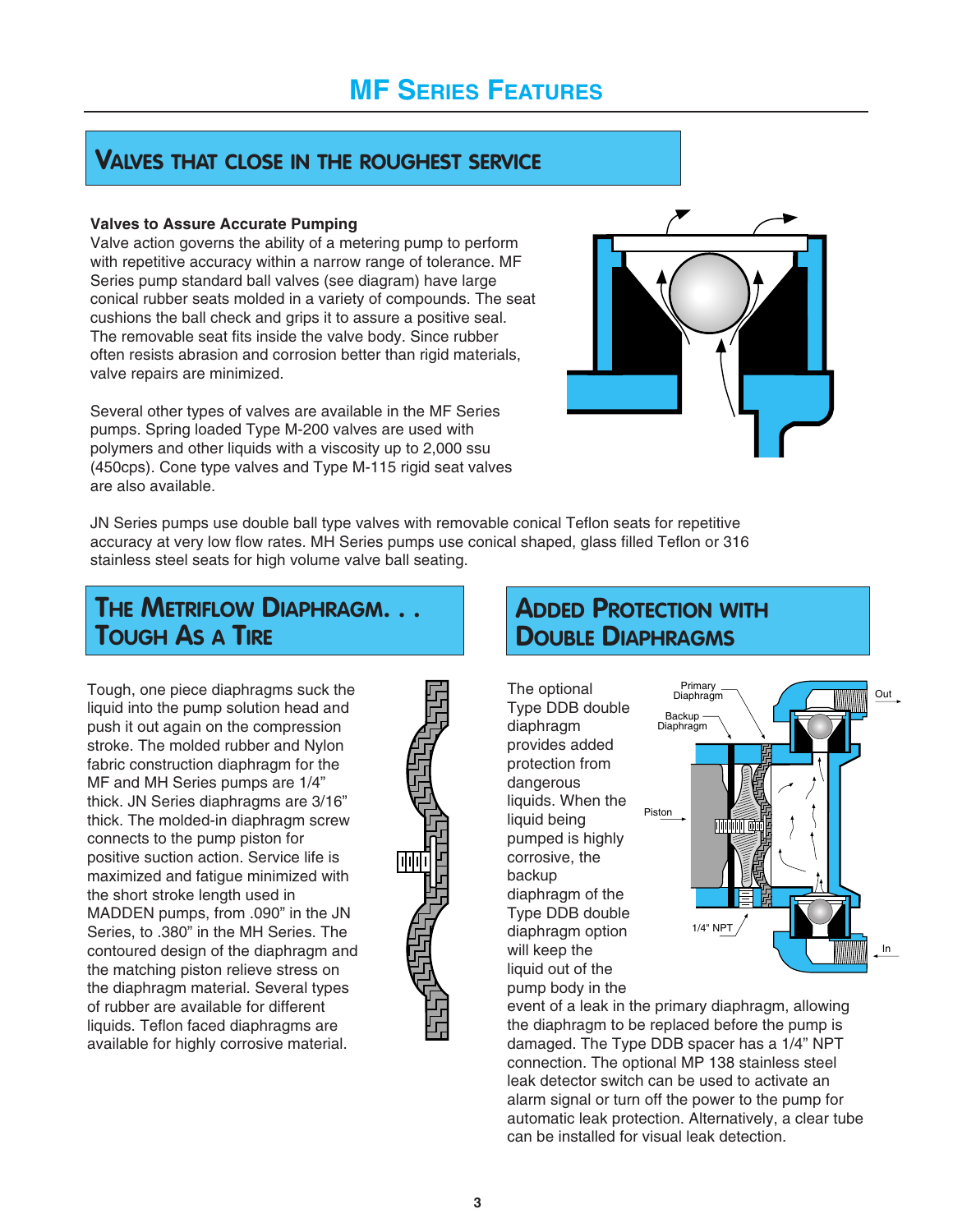### **Serving industries around the world for over 50 years.**

### **Pump model and specification chart**

|                | <b>Simplex Pumps, (One pumping nead)</b> Duplex, inplex and quadruplex pumps also available. |              |          |                   |          |               |  |  |  |  |  |
|----------------|----------------------------------------------------------------------------------------------|--------------|----------|-------------------|----------|---------------|--|--|--|--|--|
| Model No.      | Output                                                                                       | Output       | Max      | Piping            | Motor    | Stroke speed, |  |  |  |  |  |
|                | range GPH                                                                                    | range L/hr   | pressure | connection        | HP/kw    | 1,725 rpm     |  |  |  |  |  |
|                |                                                                                              |              | psi/bar  |                   |          | motor         |  |  |  |  |  |
| <b>JN101A</b>  | $0.1 - 1$                                                                                    | $0.38 - 3.8$ | 250/17.6 | 1/4 NPT           | 1/3/0.25 | 29 sp $m$     |  |  |  |  |  |
| <b>JN102A</b>  | $0.2 - 2$                                                                                    | $0.76 - 7.6$ | 250/17.6 | <b>NPT</b><br>1/4 | 1/3/0.25 | 44 spm        |  |  |  |  |  |
| <b>JN104A</b>  | $0.4 - 4$                                                                                    | $1.5 - 15.1$ | 250/17.6 | 1/4 NPT           | 1/3/0.25 | 88 spm        |  |  |  |  |  |
| <b>JN105A</b>  | $0.5 - 5$                                                                                    | 1.9-18.9     | 250/17.6 | <b>NPT</b><br>1/4 | 1/3/0.25 | 115 spm       |  |  |  |  |  |
| <b>JN107A</b>  | $0.7 - 7$                                                                                    | $2.6 - 26.5$ | 250/17.6 | <b>NPT</b><br>1/4 | 1/3/0.25 | 172 spm       |  |  |  |  |  |
| <b>MF105A</b>  | $0.5 - 5$                                                                                    | $1.9 - 18.9$ | 300/21.1 | 3/8 NPT           | 1/3/0.25 | 29 spm        |  |  |  |  |  |
| <b>MF110A</b>  | $1 - 10$                                                                                     | $3.8 - 37.8$ | 150/10.6 | 3/8 NPT           | 1/3/0.25 | 29 spm        |  |  |  |  |  |
| <b>MF110C</b>  | $1 - 10$                                                                                     | $3.8 - 37.8$ | 300/21.1 | 3/8 NPT           | 1/2/.37  | 29 spm        |  |  |  |  |  |
| <b>MF118A</b>  | $1.8 - 18$                                                                                   | $6.8 - 68$   | 150/10.6 | 3/8 NPT           | 1/3/0.25 | 58 spm        |  |  |  |  |  |
| <b>MF118C</b>  | $1.8 - 18$                                                                                   | $6.8 - 68$   | 300/21.1 | 3/8 NPT           | 1/2/.37  | 58 spm        |  |  |  |  |  |
| <b>MF136A</b>  | $3.6 - 36$                                                                                   | 13.6-136     | 150/10.6 | 3/8<br><b>NPT</b> | 1/3/0.25 | $115$ spm     |  |  |  |  |  |
| <b>MF136C</b>  | $3.6 - 36$                                                                                   | 13.6-136     | 300/21.1 | 3/8 NPT           | 1/2/.37  | $115$ spm     |  |  |  |  |  |
| <b>MF160A</b>  | $6 - 60$                                                                                     | 22.7-227     | 80/5.6   | 3/8 NPT           | 1/3/0.25 | 172 spm       |  |  |  |  |  |
| <b>MF160C</b>  | $6 - 60$                                                                                     | 22.7-227     | 160/11.2 | 3/8 NPT           | 1/2/0.37 | 172 spm       |  |  |  |  |  |
| <b>MF160D</b>  | $6 - 60$                                                                                     | 22.7-227     | 250/17.6 | 3/8 NPT           | 3/4/0.56 | 172 spm       |  |  |  |  |  |
| <b>MF190C</b>  | $7.5 - 75$                                                                                   | 28-280       | 35/2.5   | 3/4 NPT           | 1/2/0.37 | 172 spm       |  |  |  |  |  |
| <b>MH196D</b>  | 9.6-96                                                                                       | 36-363       | 150/10.6 | 3/4 NPT           | 3/4/0.56 | $115$ spm     |  |  |  |  |  |
| MH1125E        | 12-125                                                                                       | 47-473       | 150/10.6 | 3/4 NPT           | 1/.75    | 172 spm       |  |  |  |  |  |
| <b>MH1150F</b> | 15-150                                                                                       | 57-568       | 150/10.6 | 3/4 NPT           | 1.5/1.12 | 172 spm       |  |  |  |  |  |
| <b>MH1180E</b> | 18-180                                                                                       | 68-681       | 50/3.5   | 3/4 NPT           | 1/0.75   | 172 spm       |  |  |  |  |  |
| <b>MH1180F</b> | 18-180                                                                                       | 68-681       | 100/7    | 3/4 NPT           | 1.5/1.12 | 172 spm       |  |  |  |  |  |

**Simplex Pumps, (one pumping head)** Duplex, triplex and quadruplex pumps also available.

For duplex pumps total output capacity when both outputs are combined multiply data above by 2. Maximum pressure for pumps with plastic pumping head is 150 psi. For output capacity using 50 Hz pump motor multiply data above by 0.833.

### **Wetted end materials available to resist corrosion**

| Pump<br><b>Series</b> | Solution head                                      |                    |                   |             |       | Diaphragm     |          |         |       | <b>Valve Balls</b> |             |           |         |                | Valve seats        |        |          |         |       |        |                                              |           |
|-----------------------|----------------------------------------------------|--------------------|-------------------|-------------|-------|---------------|----------|---------|-------|--------------------|-------------|-----------|---------|----------------|--------------------|--------|----------|---------|-------|--------|----------------------------------------------|-----------|
|                       | ၯ<br>S<br>$\circ$<br>$\overline{\phantom{0}}$<br>൚ | 20<br><b>Alloy</b> | mol<br>._<br>Cast | $\leq$<br>௨ | eflon | Polypropylene | Neoprene | Hypalon | Viton | faced<br>eflon     | eflon/Viton | လိ<br>316 | Ceramic | ပ<br>Hastelloy | SO<br><b>Alloy</b> | Teflon | Neoprene | Hypalon | Viton | Teflon | ၯ<br>w<br>ဖ<br>$\overline{\phantom{0}}$<br>ო | Ceramic   |
| <b>JN Series</b>      | ٠                                                  |                    |                   | ٠           |       |               | ٠        |         | ٠     | ٠                  |             | ٠         |         |                |                    | ٠      |          |         |       | ٠      |                                              |           |
| <b>MF</b> Series      | ٠                                                  |                    | ٠                 |             |       |               |          |         | ٠     | ٠                  |             | ٠         |         |                |                    | ٠      |          |         | ٠     |        |                                              |           |
| <b>MH Series</b>      | ٠                                                  |                    |                   | ٠           | ٠     |               | ٠        |         | ٠     |                    |             | ٠         |         |                |                    | ٠      |          |         |       | ٠      |                                              | $\bullet$ |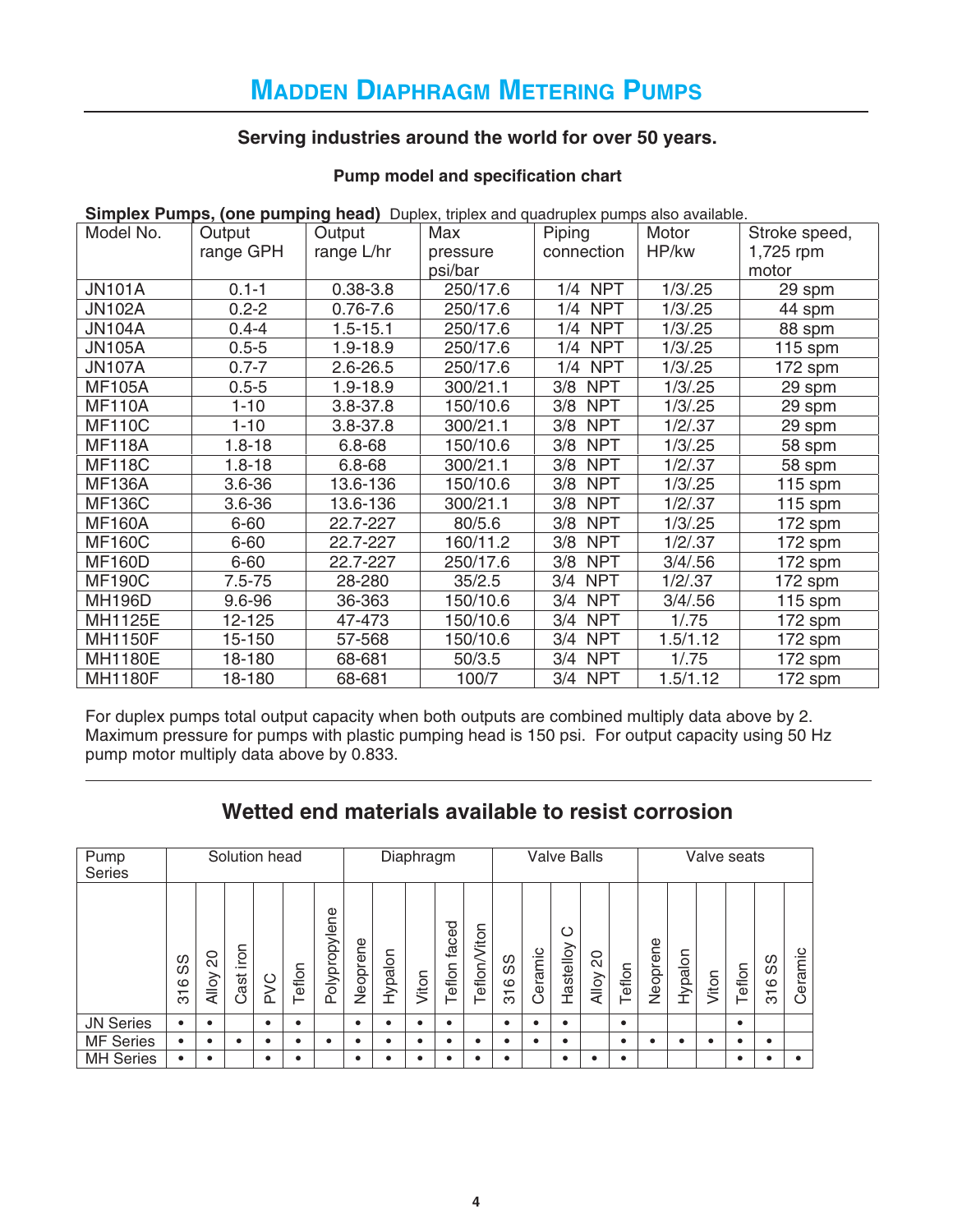# **MOTORS AND VARIABLE SPEED DRIVES**

- **Standard motors:** 1725 r.p.m., TEFC, 48 or 56 frame, 1/60/115-230 or 3/60/230-460 power.
- **Special motors available as an option:** Explosion Proof, Washdown Duty, Mill & Chemical Plant Duty, 50Hz, etc.
- **DC variable speed drive:** 20:1 turn down ratio, 4-20 mA signal input for automatic pump output control with a signal supplied by a process instrument. Controller box, available in TEFC and Wash Down Duty.
- **AC variable frequency drive:** Inverter duty, AC motor, controller box, 10:1 turndown ratio, 4-20 mA input control signal capability available with TEFC, Washdown Duty and Explosion Proof motors.
- **Type F Variable Frequency Drive:** AC motor 1/3 HP 1HP, 10:1 turndown, 1/50-60/115-230 power, built-in controller with NEMA 4 enclosure, 4-20 mA signal response, see flyer form no. F-00 for details.

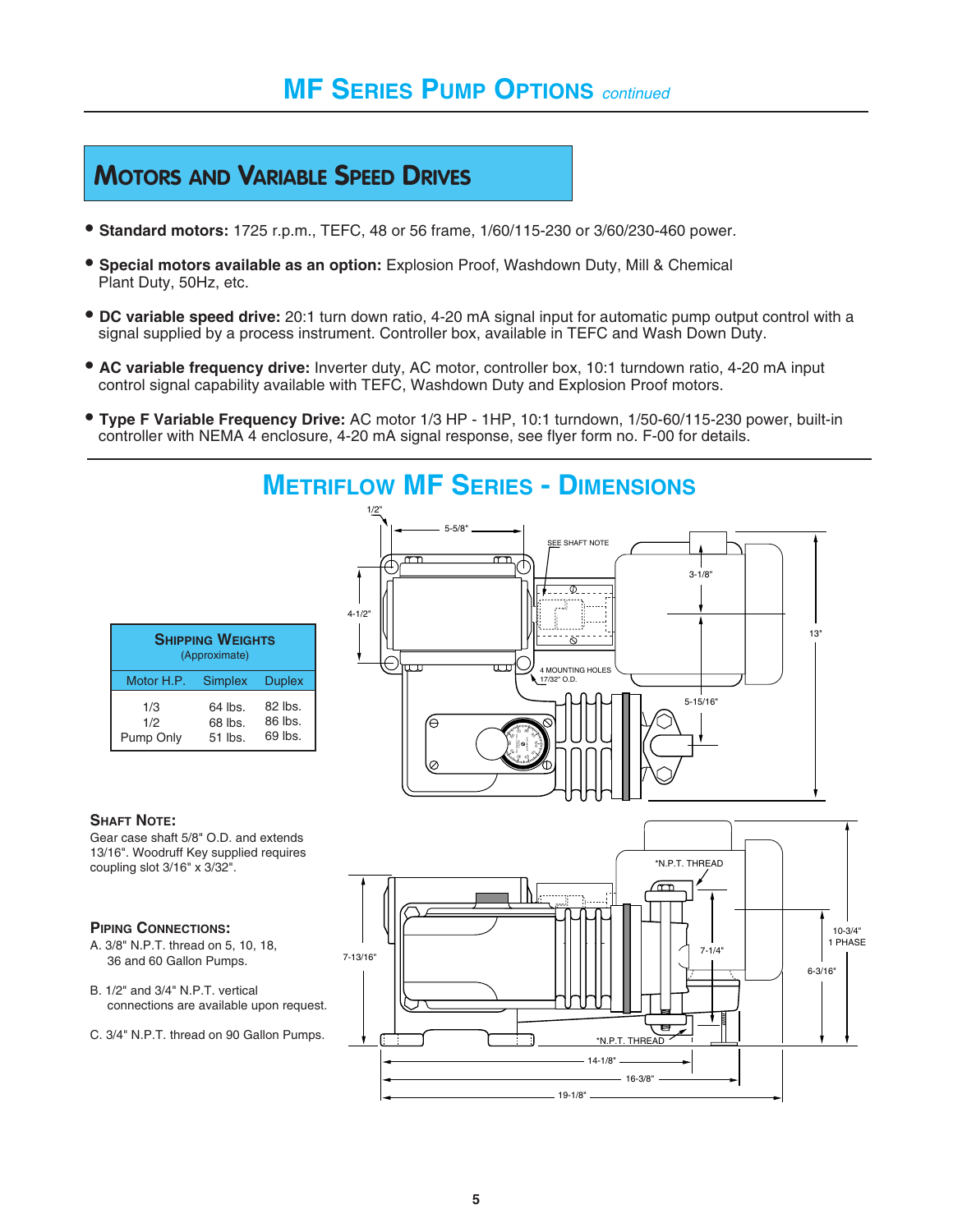# **MH SERIES - 96 TO 360 GPH CAPACITY PUMPS**

The MH Series pumps use a large 4-1/2" diameter piston, and longer stroke length, to create more displacement than the MF Series pumps offer. Other features for these mechanically activated diaphragm pumps are identical to the MF Series pumps (see cutaway photo on page 2). Five models with simplex capacity from 96 to 180 GPH are available while duplex models can double the pumping capacity. The manual output adjustment knob is located conveniently on the top of the pump body. For automatic output control with a 4-20 mA instrument signal several variable speed drive packages of controller and motor are available. The worm gear reducer has integral steel worm drive shaft and a bronze worm gear, continuously splash lubricated with ISO grade 460 worm gear reducer oil for extended gear and bearing life. Standard motors are 56 frame foot mounted, 1,725 rpm, TEFC. Repetitive accuracy is +/- 1%. See the table on page1 for additional details. Materials of construction in table on page 4. Contact the factory or consult our website at www.maddenmfg.com for dimensional drawings.



**MH Series Pump** (shown here) **with PVC Solution Head and Type DDB double diaphragm construction.**

# **JN SERIES - 1 TO 7 GALLON PER HOUR**

These simple, rugged, accurate pumps are used in many industrial plants for injecting a controlled flow of highly reactive liquids such as acids, caustics and water treatment chemicals. Heavy duty industrial grade construction means these tough little pumps will deliver many years of trouble free 24-7-365 pumping. Simplex is shown. Duplex and triplex pumps also available

- JN Series pumps are designed for especially low flow rates. Double ball checks with Teflon valve seats assure  $\pm 1\%$  steady state repeatable accuracy over a 10:1 turndown range.
- Manual output control knob is located on top of the pump for easy access.
- Automatic pump output control is available for pumps equipped with a variable speed motor, such as the Franklin Type IMDS motor. (See catalog page F00 for details)
- Industrial grade worm gear reducer is permanently lubricated and C face mounted to the motor. Precision internal pump parts run in an oil bath for extended service life. No external lubrication required.
- Double diaphragm option is available for superior protection from dangerous liquids.
- When equipped with the proper materials the JN Series pumps are excellent for pumping dangerous liquids such as acids, caustics and solvents.
- Standard motors are industrial grade 1/3 HP 56 frame, C face, foot mounted TEFC. Motors are available for explosion proof, washdown, and mill & chem plant duty, and for 1 or 3 phase, 50 or 60 Hz power.
- Tough fabric reinforced rubber diaphragms protect the drive train from the pumped liquid. The short .090" stroke with 2" diameter piston increases diaphragm life by reducing fatigue.

The JN Series replaces J Series and JR Series mps. See data sheet no. JN03 for details.